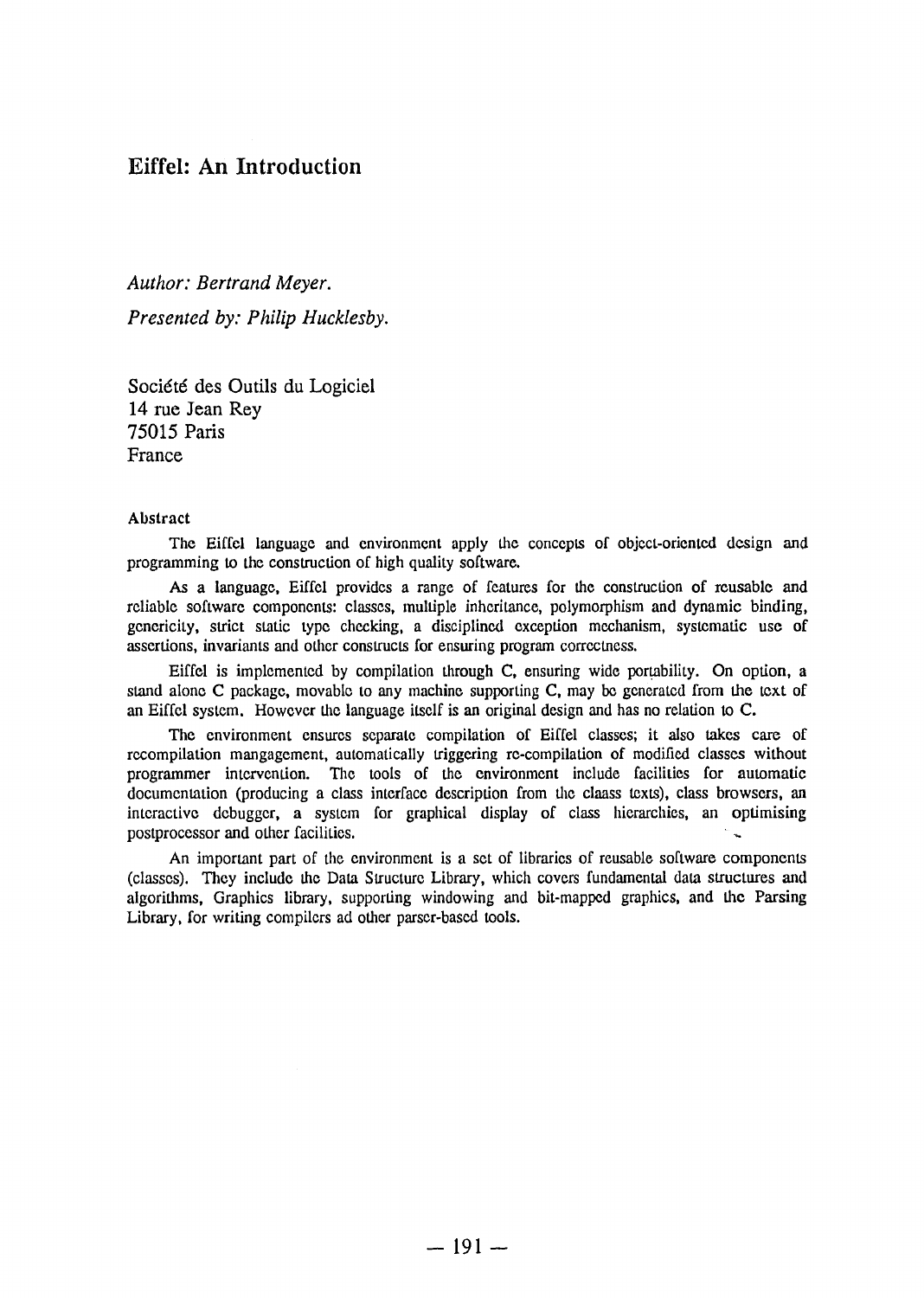### WHAT IS EIFFEL?

Eiffel addresses the software industry's need for a modern language and development environment supporting the analysis. design and implementation of high-quality software.

The language is based on advanced principles of object-oriented programming, with a special emphasis on the reliability or the resulting software components and systems.

The supporting environment, available on a number of hardware platforms, includes tools for such tasks as automatic compilation management, C package generation, class browsing, automatic documentation and debugging.

A complementary component of Eiffel is the set of libraries of pre-packaged reusable software components covering many of the common tasks of software development, from fundamental data structures and algorithms to graphics. parsing, window management and others.

Beyond the language. environment and libraries, Eiffel is also a method of software construction by combination of self-contained and flexible modules, and opens the perspective of a true *industry* of reusable software components.

The present article is a general introduction to Eiffel. More detailed information [1, 2, 5-7] is available. A recent book [3]. explores the issues of object-oriented software engineering in depth, and explains the Eiffel method of software design and implementation.

# DESIGN PRINCIPLES

Software quality is a combination of many factors. In the current state of the industry, some of these factors are in dire need of improvements. One is *reusability,* or the ability to produce components that may be used in many different applications. Another is *exlendibility:* "soft" as software is supposed to be, it is notoriously hard to modify software systems, especially large ones.

Among quality factors, reusability and extendibility play a special role: satisfying them means having *less* software to write - and hence more time to devote to the other goals (such as efficiency, ease of usc or integrity).

The third fundamental factor is *reliability.* Techniques such as assertions, disciplined exception handling and static typing, enabling developers to produce software with dramatically fewer bugs, are part of the distinctive Eiffel approach to the engineering of quality software.

Other requirements were *portabililY* of the implementation, and *efficiency* of Eiffel.generated software in both time and space, a concern that could not be neglected in a tool aimed at practical, medium- to large-scale industrial developments.

# OBJECT-ORIENTED DESIGN

To achieve reusability and extendibility, the principles of object-oriented design seem to provide the best known technical answer. An in-depth discussion of these principles would fall beyond the scope of this introduction (see [3]), but we need a definition. Object-oriented design is the construction of software systems as structured collections of abstract data type implementations. The following points are worth noting in this definition:

• The emphasis is on structuring a system around the classes of objects it manipulates rather than the functions it performs on them, and on reusing whole data structures, together with the associated opcrations, rather than isolated routines.

• Objects are described as instances of abstract data types - that is to say, data structures known from an official interface rather than through their representation.

• The basic modular unit, called the class, describes one implementation of an abstract data type (or, in the case of "defcrred" classc§, studied below, a set of possible implementations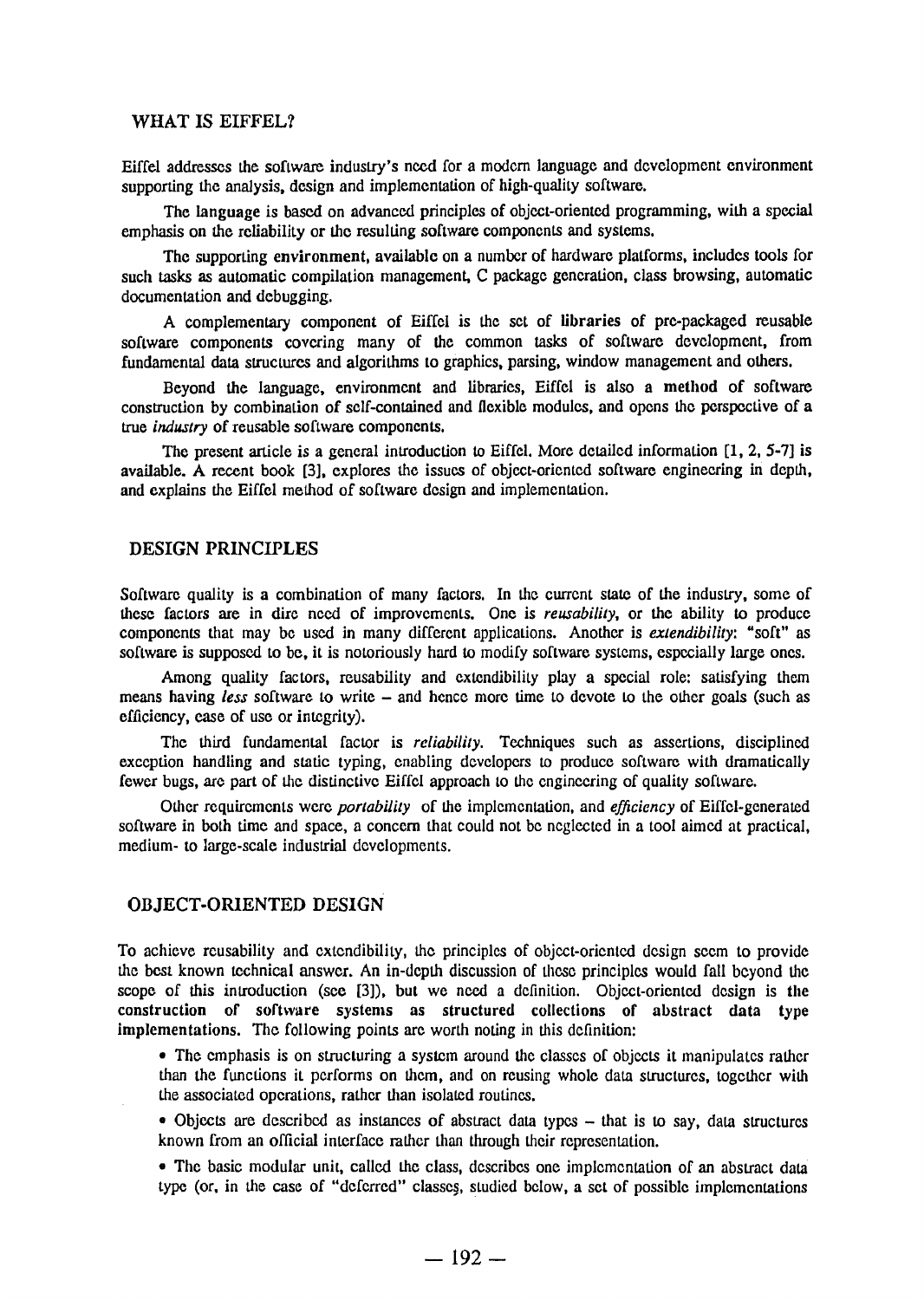of the same abslract data type).

• The word *collection* reflects how classes should be designed: as units which arc interesting and useful on their own, independently of the systems to which they belong, and may be reused by many different systems. Software construction is viewed as the assembly of existing classes, not as a top-down process starting from scratch.

• Finally, the word *structured* reflects the existence of important relationships betwccn classes, particularly the multiple inheritance relation.

Eiffel results from a systematic effort to apply the full extent of object-oriented technology, without the compromises that have marred previous object-oriented language designs.

Eiffel as a language includes more than presented in this introduction, but not *much* more; it is a small language, comparable in size (by such a measure as the number of keywords) to Pascal. It was meant to be a member of the class of languages which programmers can master entirely  $-$  as opposed to languages of which most programmers know only a subset. Yet it is appropriate for the development of industrial software systems, as has by now been shown by a number of full-scale projects, some in the hundreds of thousands of lines, in a number of companies.

### CLASSES

A class, it was said above, represents an implementation of an abstract data type, that is to say a set of run-time objects characterized by the operations available on them (the same for all instances of a given class), and the propenies of these operations. These objects are called the instances of the class. Classes and objects should not be confused: "class" is a compile-time notion, whereas objects only exist at run-lime. This is similar to the difference that exists in classical programming betwccn a program and one execution of that program.

A simple example is a class *ACCOUNT* describing bank accounts. Before presenting the class itself, it is useful to illustrate how it may be used by other classes, called its clients.

A class X becomes a client of *ACCOUNf* by declaring one or more entities of type *ACCOUNT.* Such a dcclaration is of the form:

*aeel: ACCOUNT* 



Figure 1: Entity and associated object

The term "entity" generalizes the more common notion of "variable". An entity declared of a class type, such as *aeel,* may at any time during execution become attached to an object; the type rules imply that this objcct must be an instance of *ACCOUNT* (or, as seen below, of a "descendant" of that class). An entity which is not attached to any object is said to be void. By default (at initialization) entities are void; an object is created by an instruction

### *acc1.Create*

which attaches *acc1* to the newly created object. *Create* is a predefined "feature" of the language.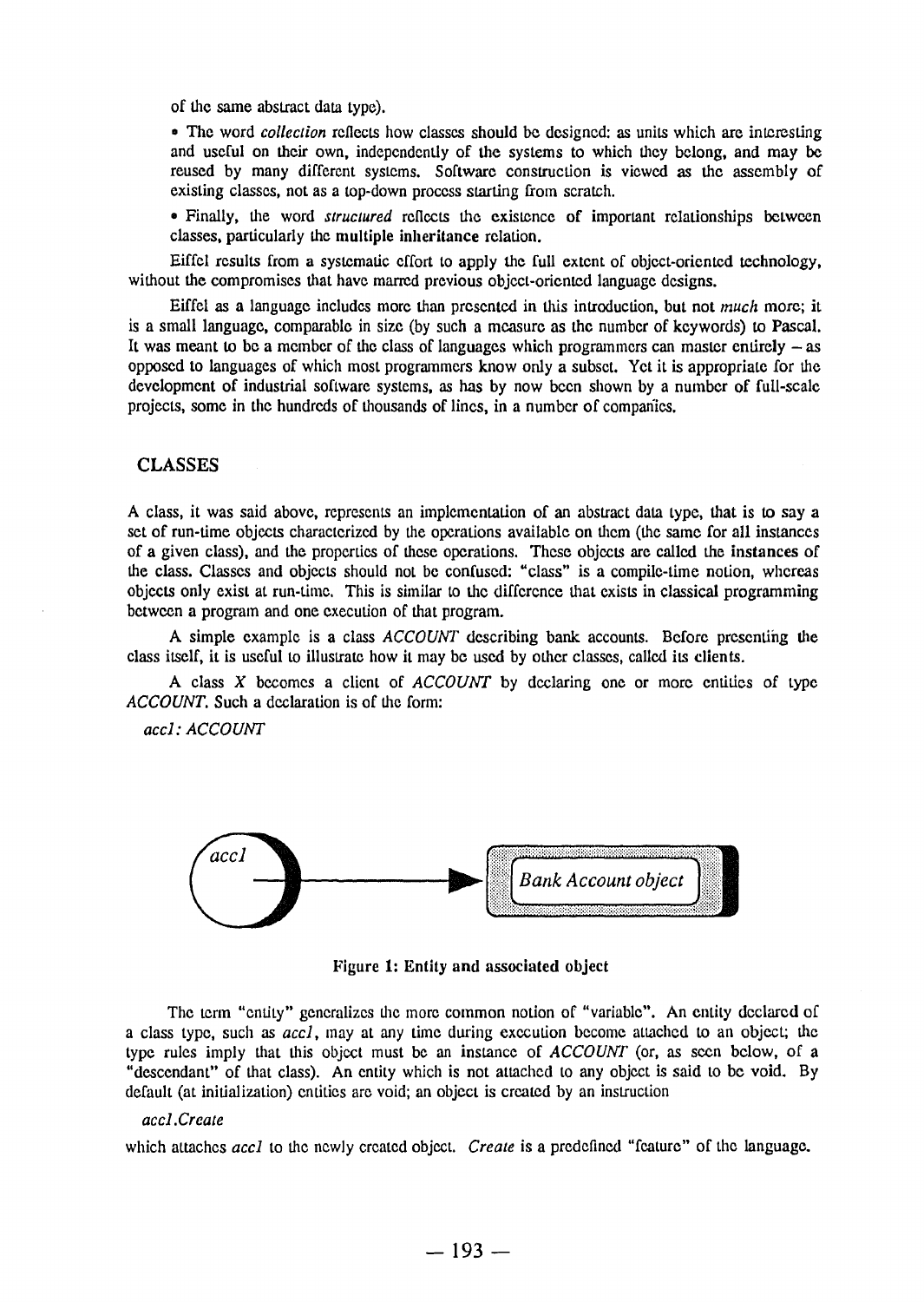Once the client has associated *accl* with an object, it may apply to it the features defined in class *ACCOUNT.* Examples are:

*aecZ.open ("Jill"); aecZ.deposit (5000);* 

if *accl.may\_withdraw (3000)* then *aeel.withdraw (3000)*  end; *aeel.balance.print* 

Most feature applications use the dot notation: *entity name. feature name.* (Prefix and infix form. described below, arc also available.) There are two kinds of features: routines (as *open, deposit, may\_withdraw* or *withdraw).* representing operations applicable to instances of the class; and attributes. representing data items associated with these instances.

Routines are further divided into procedures (actions, which do not return a value) and functions (returning a value). Here *may\_withdraw* is a function returning a boolean result; the other three routines invoked arc procedures.

The above extract of class X docs not show whether, in class *ACCOUNT, balance* is an attribute or an argumenLless function. This ambiguity is intentional. A client of *ACCOUNT,* such as  $X$ , does not need to know how a balance is obtained: it could be stored as an attribute of every account object, or computed by a function from other attributes. Choosing between these techniques is the business of class *ACCOUNr,* not anybody else's. Because such implementation choices arc often changed over the lifetime of a project, it is esscntial to protect clients against their effects.

Here now is a first sketch of how class *ACCOUNT* itself might look. Line segments beginning with -- arc comments.

class *ACCOUNT* export *open. deposit, may\_withdraw. withdraw, balance, minimum\_balance, owner*  feature *balance: INTEGER* ; *minimum\_balance: INTEGER* is *1000 ;*  owner: STRING : *open (who: STRING)* is -- Assign the account to owner *who*  do *owner:= who*  end; -. *open*  add *(sum: INTEGER)* is -- Add *sum* to the balance -- (Secret procedure) do *balance* := *balance* + *sum*  end; -- add *deposit (sum: INTEGER)* is \_. Deposit *sum* into the account do *add (sum)*  end; -. deposit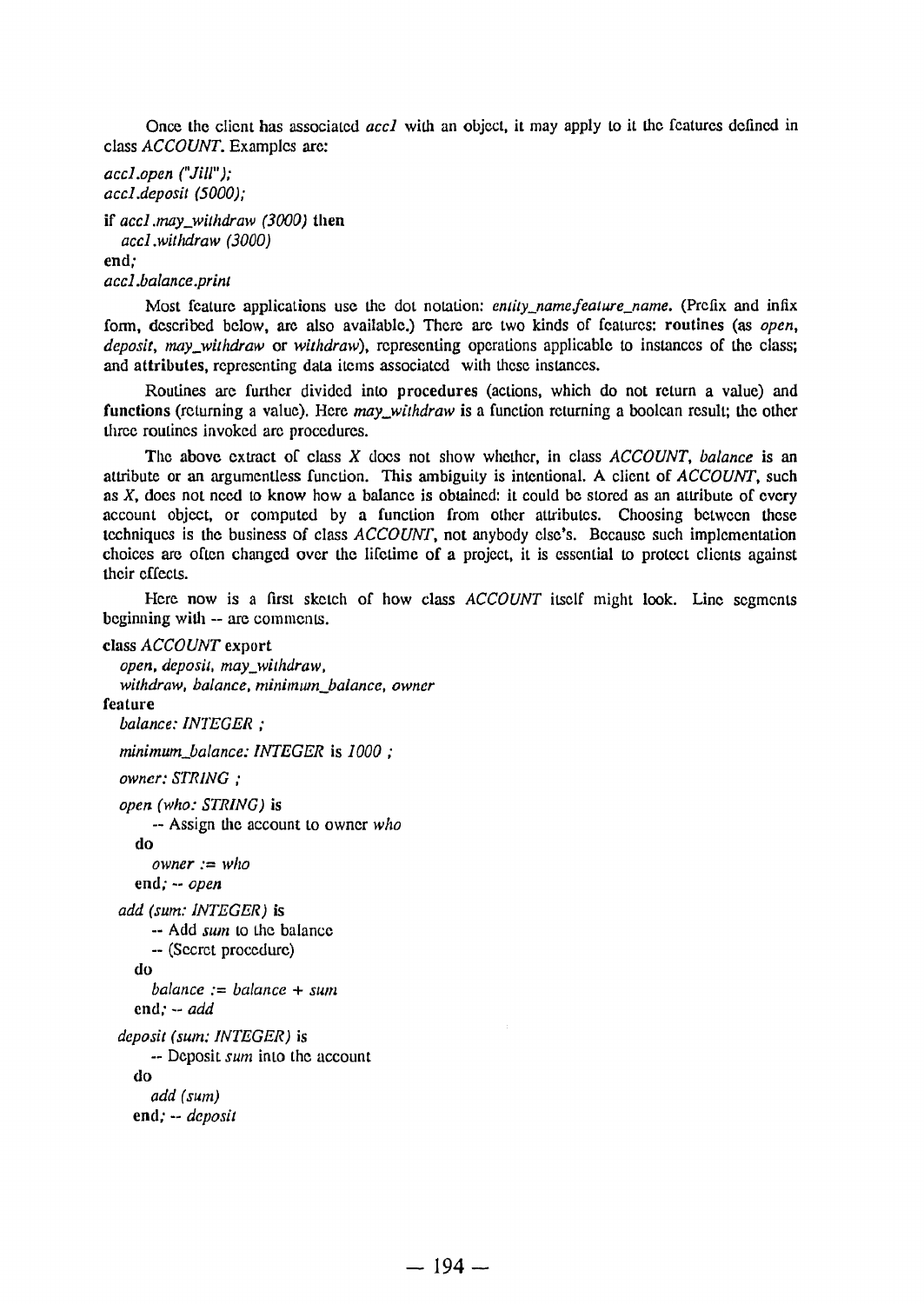```
withdraw (sum: INTEGER) is 
       -- Withdraw sum from the account 
    do 
      add (-sum) 
    end; -- withdraw 
  may_witluiraw (sum: INTEGER): BOOLEAN is 
      -- Is there enough to withdraw sum? 
    do 
      Result :=(balance >= sum + minimum_balance) 
    end -- may_withdraw 
end -. class ACCOUNT
```
This class includes two clauses: feature. which describes the features of the class, and export, which lists the names of features available to clients of the class. Non-exported features are said to be secret. Here procedure *add* is secret, so that *acel.add (-3000)* would be illegal in X. Attribute *minimum\_balance* is also secret.

Let us examine the features in sequence. The is ... do ... end distinguishes routines from attributes. So here *balance* has been implemented as an attribute. The clause is *1000* introduces *minimum\_balance* as a constant attribute, which will not occupy any physical space in objects of the class. Non-constant attributes such as *balance* do usc space for each object of the class; they are similar to components of a record in Pascal.

The language definition guarantees automatic initialization, so that the initial *balance* of an account object will be zero after a *Create.* The initial values arc zero for numeric attributes, false for booleans, null characters for characters, and void references for entities of class types.

The other five features arc straightforward routines. The first four arc procedures, the last one *(may\_withdraw)* a function returning a boolean value. The special variable *Result* denotes the function result; it is initialized on function entry to the default value of the appropriate type, as defined above.

To understand the routines fully, you must remember that in Eiffcl's object-oriented programming style any operation is relative to a certain object. In an external client invoking the operation, this object is specified by writing the corresponding entity on the left of the dot, as *acel*  in *accl.open* ("Jill"). Within the class, however, the "current" instance to which operations apply usually remains implicit, so that unqualified feature names, such as *owner* in procedure *open* or *add*  in *deposit,* mean "the *owner* attribute or *add* routine relative to the current instance". The spccial variable *Current* may be used, if needed, to denote this object explicitly. For example the unqualified occurrences of *add* appearing in the above class arc equivalent to *Current. add.* 

In some cases, infix or prefix notation is more convenient. For example, most people will prefer calling the addition routine of a class *VECTOR* under the form  $v + w$  rather than  $v. plus (w)$ . This is indeed possible if you call the routine infix "+" rather than *plus*. Internally, the operation is still a routine call. Prefix operators arc similarly available.

The above simple example has shown the basic structuring mechanism of the language: the class. A class describes a data structure, accessible to clients through an official interface comprising some of the class features. Features are implemcnted as attributes or routines; the implementation of exported features may rely on other, secret ones.

#### TYPES

Eiffel is strongly typed. Every entity is declared of a certain type; a type may be either a class type or an expanded type.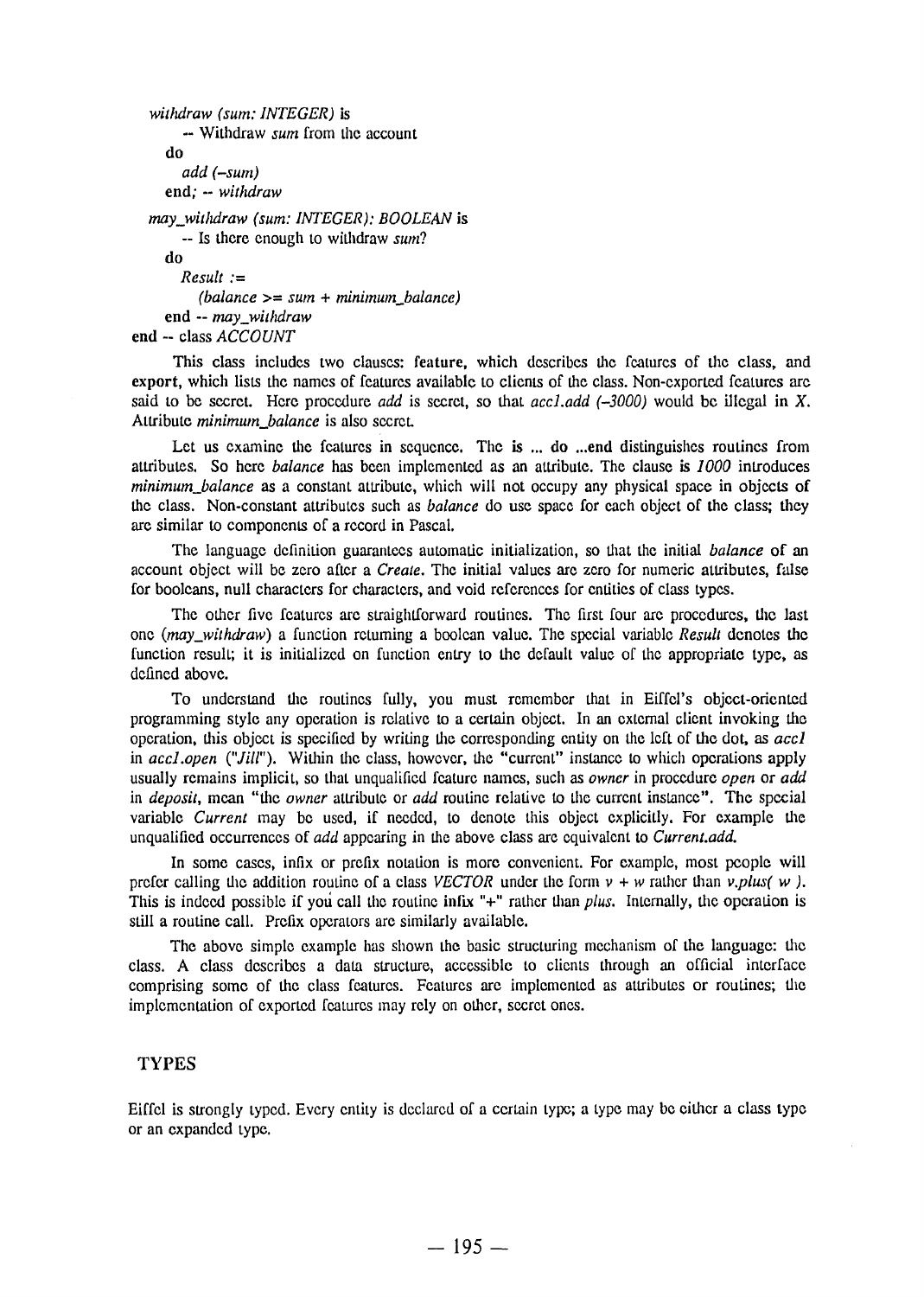A class type is simply defined by a class, such as *ACCOUNT. As* noted above, the run-time value of an entity dcclarcd of a class type is a reference to potential objects (instances of the class). Class types include such types as *ARRAY* and *STRING,* described by classes in the Basic Eiffel Library.

In contrast with class types, values of an expanded type are objects, not references to objects. Expanded types include the basic predefined types *INTEGER, REAL, DOUBLE, ClIARACTER* and *BOOLEAN.* Clearly, the value of an entity declared of type *INTEGER* should be an integer, not a reference to an object containing an integer value. Operations on these types are defined by prefix or infix operators. as a result, the Eiffel type system is fully regular and consistent: every type, including the basic types, is defined from a class, either as a class type or as an expanded type. (Of course, in the case of basic types, the compiler implements the standard arithmetic and boolean operations directly, not through routine calls; but this is only an optimization, which docs not hamper the conceptual homogeneity of the type edifice.)

### ASSERTIONS

Classes arc defined as abstract data type implementations. What defines an abstract data type, however, is not just lhe available operations, but also the formal properties of these operations, which do not appear in the above example.

Eiffel enables and encourages programmers to express formal properties of classes by writing assertions, which may in particular appear in the following roles:

• Routine preconditions express the requirements that clients must satisfy whenever they call a routine. For example withdrawal might only be permitted if it keeps the account's balance on or above the minimum. Preconditions are introduced by the keyword require.

• Routine postconditions, introduced by the keyword ensure, express conditions that the routine (the supplier) guarantees on return, if the precondition was satisfied on entry.

• Class invariants must be satisfied by objects of the class at all times, or more precisely after object creation and after any call to a routine of the class. Thcy are described in the invariant clause of the class and represent general consistency constraints that arc imposed on all routines of the class.

With appropriate assertions, the *ACCOUNT* class becomes:

```
class ACCOUNT export ... (as bcfore) feature
```
... Attributes as before: *balance, minimum\_balance, owner* 

```
open ... -- as before,'
```

```
add ... -- as before;
```

```
deposit (sum: INTEGER) is 
           -- Deposit sum into the account
     require 
           sum >= 0do
```

```
add (sum)
```
ensure

```
balance = old balance + sum 
end; _. deposit
```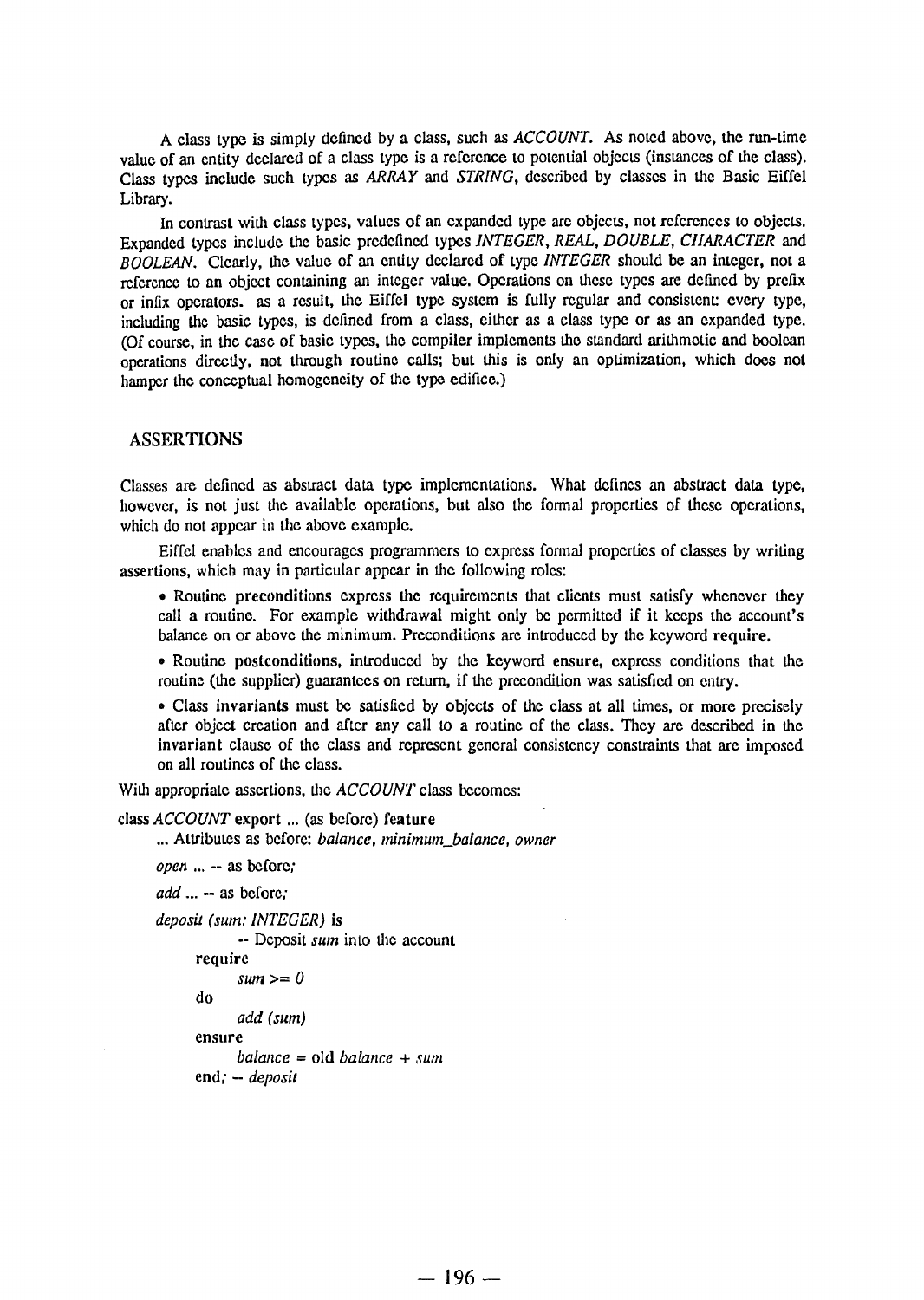```
withdraw (sum: INTEGER) is 
    -- Withdraw sum from the account 
  require 
    sum >= 0:
    sum <= balance - minimum_balance 
  do 
    add (-sum) 
  ensure 
    balance = old balance - sum 
  end; -- withdraw 
may_withdraw ... -- as before 
Create (initial: INTEGER) is 
  require 
    initial >= minimum_balance 
  do 
    balance := initial 
  end -- Create
```
#### invariant

*balance* >= *minimum\_balance*  end -- class *ACCOUNT* 

The old *attribute\_name* notation may only be used in a routine postcondition. It denotes the value the attribute had on routine entry.

This class now includes a specific *Create* procedure, as needed when the default initializations arc not sufficient. Under the previous scheme, an account was created by, say, *aeel.Create.* Because of the initialization rules, *balance* is then zero and the invariant is violated. If a different initialization is required, possibly requiring (as here) client-supplied arguments, the class should include a procedure called *Create.* The effect of

#### *aeel.Create (5500)*

is to allocate the object (as in the default *Create)* and to call the procedure called *Create* in the class, with the given argument. This call is correct as it satisfies the precondition and ensures the invariant. (Procedure *Create,* when provided, is recognized as special; it is automatically exported and should not be included in the export clause.)

Syntactically, assertions are boolean expressions, with a few extensions (like the old notation). The semicolon (sec the precondition to *withdraw)* is equivalent to an "and", but permits individual identification of the components, useful for producing informative error messages when assertions are checked at run-time.

Assertions play a central role in the Eiffel method for building reliable object-oriented software. They serve to make explicit the assumptions on which programmers rely when they write program fragments that they believe arc correct. Writing assertions, in particular preconditions and postconditions, amounts to spelling out the terms of the contract which governs the relationship between a routine and its callers. The precondition binds the callers; the postcondition binds the routine.

The underlying theory of *programming by contract* [3, 4] views software construction as based on contracts between clients (callers) and suppliers (routines), relying on mutual obligations and advantages made explicit by the assertions: As will be seen below, this theory also explains much of the meaning of inheritance, and lies at the basis of Eiffel's disciplined exception mechanism.

Assertions are also an indispensable Lool for the documentation of reusable software components: as with hardware components. one cannot expect large-scale reuse without a precise documentation of what every component expects (precondition), what it guarantees in return (postcondition) and what general conditions it maintains (invariant). The documentation tools of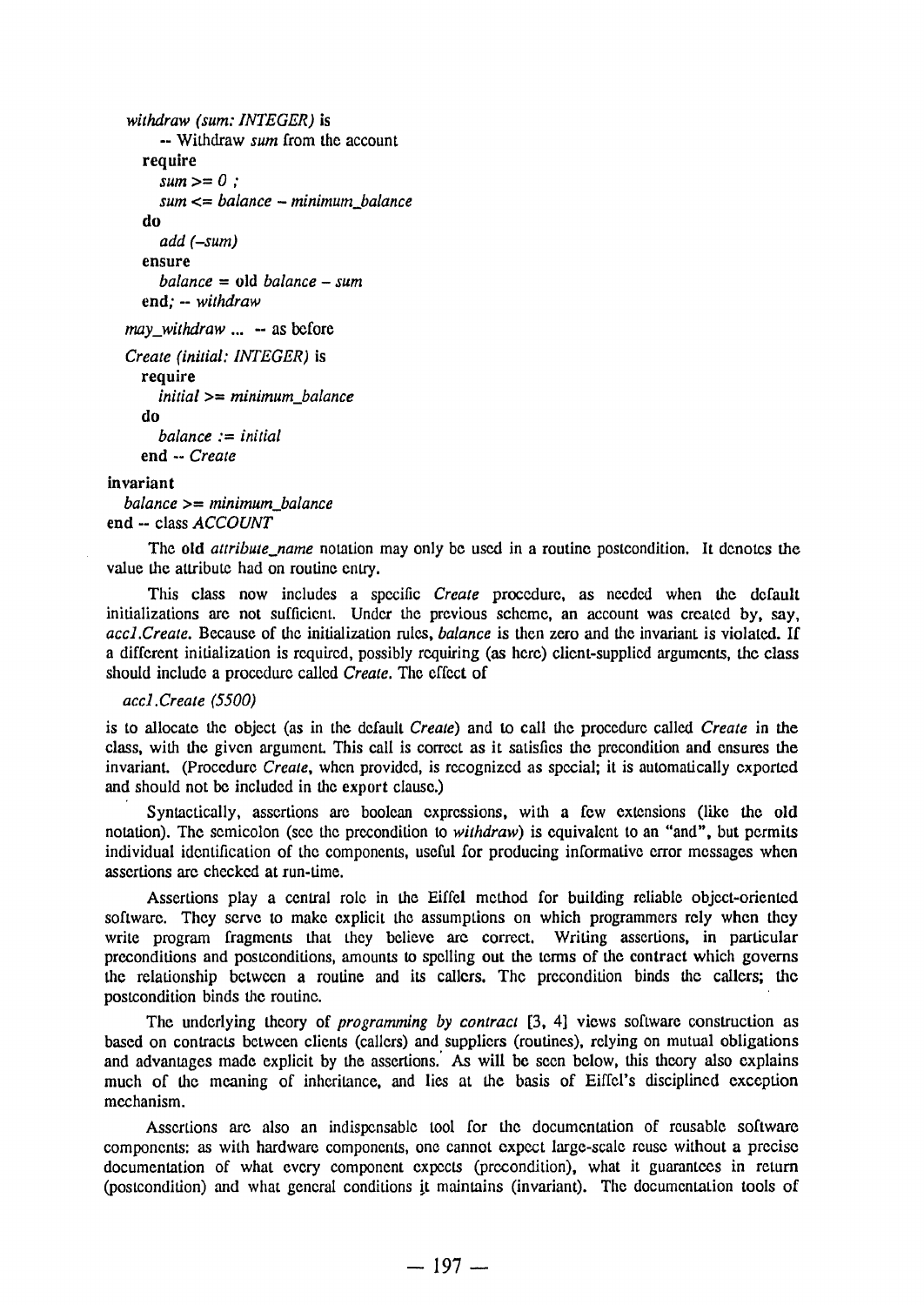the Eiffcl environment, such as short (studied below), use assertions to produce information for client programmers, describing classes in terms of observable behavior, not implementation.

Assertions may be indeed be monitored at run-time; since such monitoring may penalize the performance, it is enabled on option, class by class. (For each class, two levels of monitoring are possible: preconditions only or all assertions.) This provides a powerful debugging tool, in particular because the classes of the Basic Eiffel Library, which arc widcly used in Eiffel programming, are protected by carefully written assertions. A violated assertion will trigger an exception, as described below; unless the programmer has written an appropriate exception handler, the exception will cause an error message and termination.

Run-time checking, however, is only one application of assertions, whose role as design and documentation aids exerts a strong influence on the Eiffcl programming style.

### EXCEPTIONS

Whenever there is a contract, the risk exists that someone will break it. This is where exceptions come in. (Other references [3, 4, 8] describe the Eiffel exception mechanism in more detail.)

An exception may arise from one of several causes. When assertions are monitored, an assertion violation will raise an exception. Another cause is the occurrence of a hardware-triggered abnormal signal, arising for example from arithmetic overflow or a failure to find the memory needed for allocating an object.

Unless a routine has made specific provision to handle exceptions, it will fail if an exception arises during its execution. Failure of a routine is a third cause of exception: a routine that fails triggers an exception in its calIer.

A routine may, however, handle an exception through a rescue clause. This optional clause allempts to "patch things up" by bringing the current instance to a stable state (one satisfying the class invariant). Then it can terminate in either of two ways:

- The rescue clause may execute a retry instruction. This will cause the routine to restart its execution from the beginning, attempting again to fulfil the routine's contract, usually through another strategy. This assumes that the instructions of the rescue clause, before the retry, have attempted to correct the cause of the exception.
- If the rescue clause does not end with retry, then the routine fails: it returns to its caller, immediately signaling an exception. (The caller's rescue clause will be executed according to the same rules.)

Note that a routine with no rescue clause is considered to have an empty rescue clause, so that any exception occurring during the execution of the routine will cause the routine to fail immediately.

The underlying principle is that a routine **must** either succeed or fail: either it fulfils its contract. or it docs not; in the latter case it must notify its caller by triggering an exception.

This should be contrasted with the Ada exception mechanism, which does not rely on any notion of contract. This encourages writing routines that will fail to achieve their purpose but do not notify the caller because the exception is handled locally. Such examples, which may even be found in Ada textbooks (see example quoted in [4]), violate the above principle by involving routines that neither succeed (they didn't fulfil their job) nor fail (the caller is not notified and continues its execution on the false assumption that the call was normally completed). This is the reason why the Ada mechanism is so dangerous. Also note that the retry instruction must often be implemented in Ada using intricate control structures: goto instructions and multi-level loop exits [4].

An example of the Eiffel exception mechanism is a routine *attempt* transmission that transmits a message over a phone line. The actual transmission is performed by an external, lowlevel routine *transmit*; once started, however, *transmit* may abruptly fail, triggering an exception, if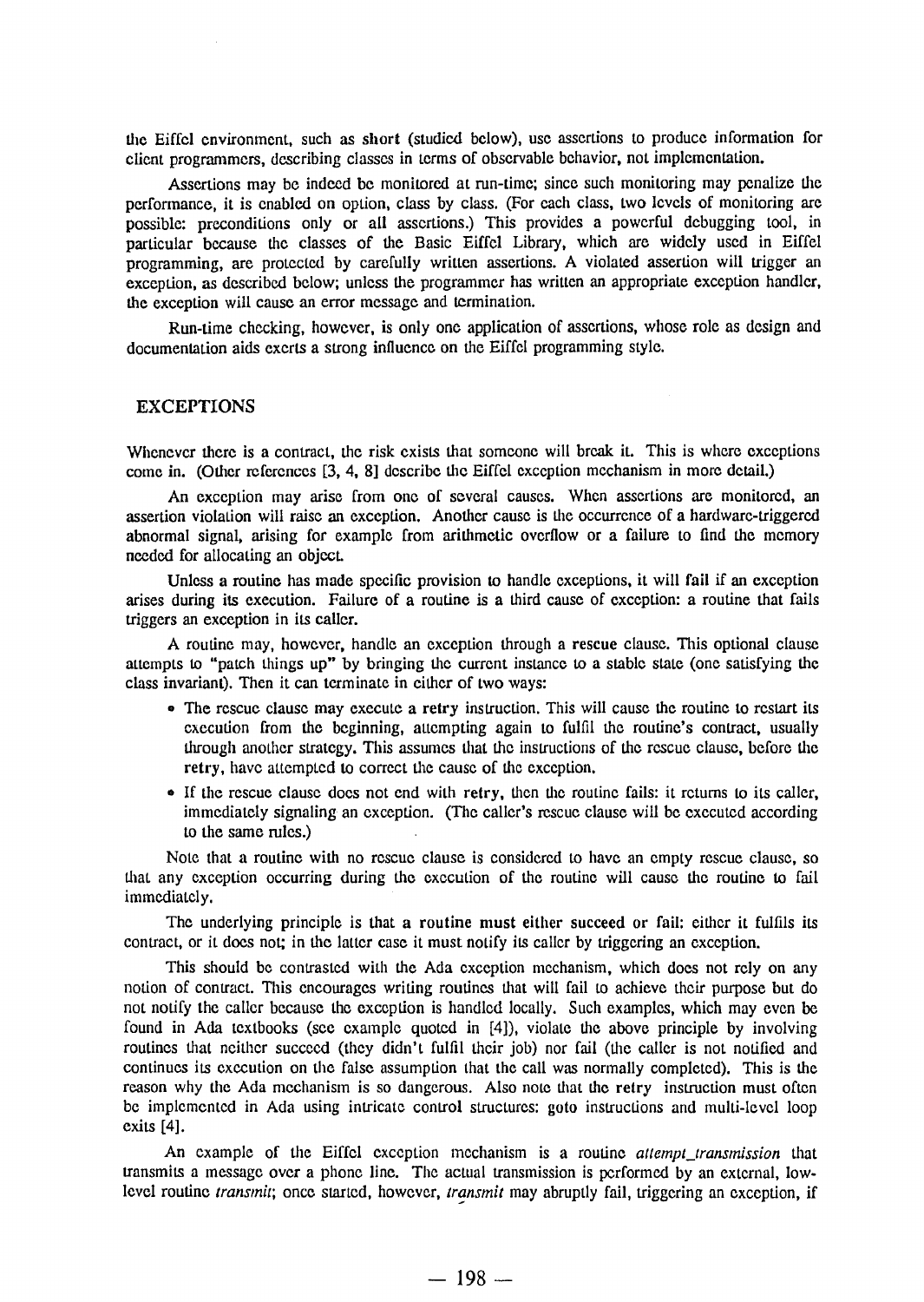the line is disconnected. Routine *attempt\_transmission* tries the transmission at most 5 times; before returning to its caller, it sets a boolean attribute *successful* to true or false depending on the outcome. Here is the text of the routine:

*attempt\_transmission (message: STRING)* is

```
-- Attempt transmission of message, 
  -- at most 5 times. 
  -- Set successful accordingly. 
local 
  failures: INTEGER 
do 
  if failures < 5 then 
     transmit (message),' 
     successful := true 
  else 
     successful := false 
  end 
rescue 
 failures := failures + 1;retry 
end; -- attempt_transmission
```
The integer local variable *failures* is initialized to zero on entry.

This example shows one of the key reasons for the simplicity of the mechanism: the rescue clause never attempts to achieve the original intent of the routine; this is the sole responsibility of the normal body (the do clause). The only role of the rescue clause is to "patch things up" and either fail or retry.

This disciplined exception mechanism is essential for practicing programmers, who need a protection against unexpected events, but cannot be expected to sacrifice safety and simplicity to pay for this protection.

### MULTIPLE INHERITANCE

Building software components (classes) as implementations of abstract data types yields systems with a solid architecture but does not in itself suffice to ensure reusability and extendibility. Two key Eiffel tcchniques address the problem: inheritance, studied in this section, and genericity, studied below.

Multiple inheritance is a key technique for reusability. The basic idea is simple: when defining a new class, it is often fruitful to introduce it by combination and specialization of existing classes rather than as a new entity defined from scratch.

The following simple example, from the Basic Library, is typical. *liST,* as indicated, describes lists of any representation. One possible representation for lists with a fixed number of elements uses an array. Such a class will be defined by combination of *UST* and *ARRAY,* as follows:

```
class FIXED_LIST [T] export ...
inherit 
  LIST [T];
  ARRAY [T]
feature 
  ... Specific features of fixed-size lists ... 
end -- class FIXED_LIST
```
The inherit... clause lists all the "parents" of the new class, which is said to be their "heir". (The "ancestors" of a class include the class itself, its parents, grandparents etc.; the reverse term is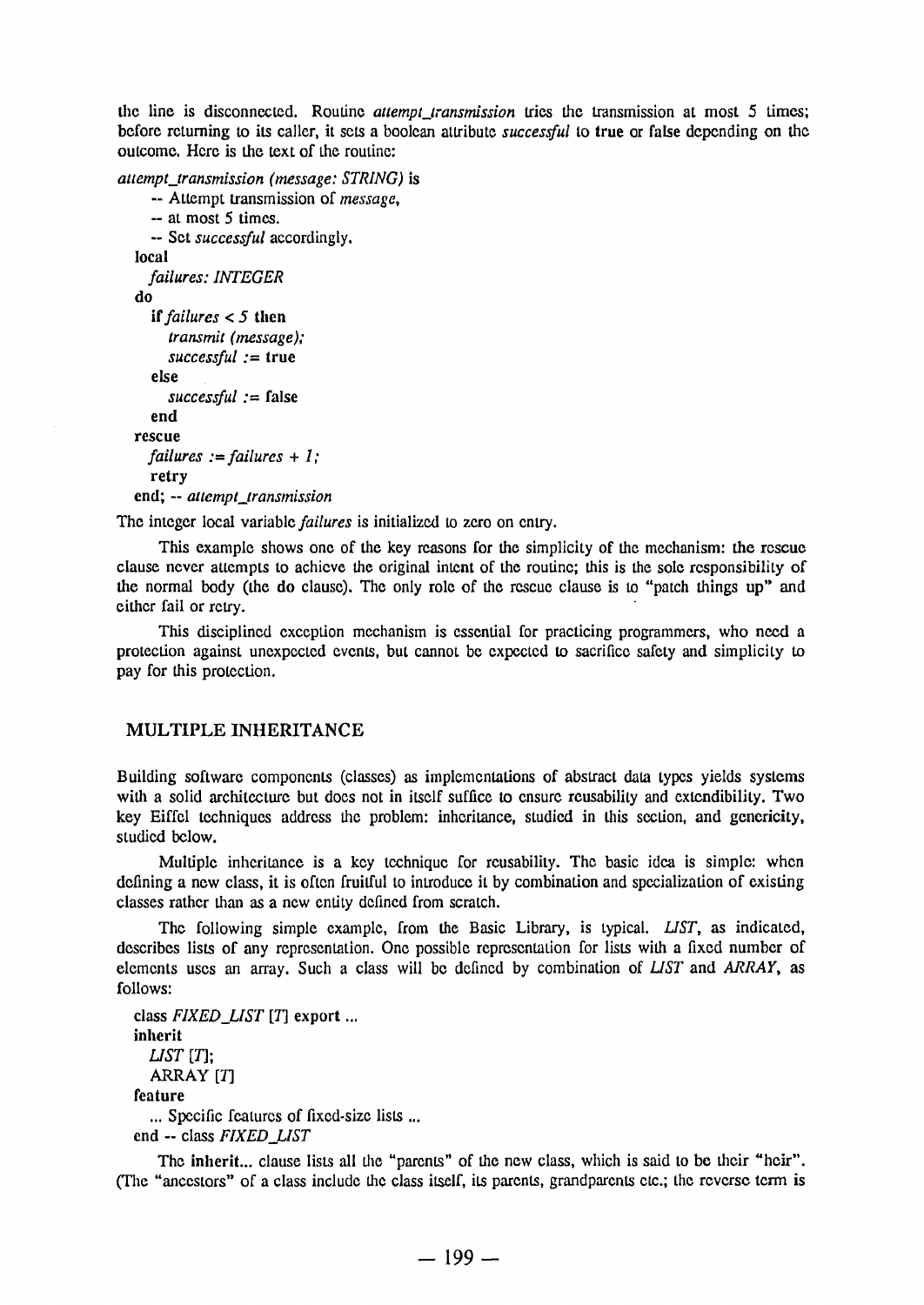"descendant".) Declaring *FIXED \_UST* as shown ensures that all thc features and propertics of lists and arrays are applicable to fixed lists as well.

Another example is extracted from a windowing system based on a class *WINDOW.*  Windows have graphical features: a height, a width, a position etc., with associated routines to scale windows, move them and so on. Thc system permits windows to be nested, so that a window also has hierarchical features: access to subwindows and the parent window, adding a subwindow, deleting a subwindow, attaching to another parent and so on. Rather than writing a complex class that would contain specific implementations for all of these featurcs, it is much preferable to inherit all hierarchical features from *TREE* (one of a number of classes in the Basic Eiffel Library describing tree implementations). and all graphical features from a class *RECTANGLE.* 

Multiple inheritance yields remarkable economies of programming effort and has a profound effect on the software development process.

The very power of the mechanism demands adequate means to keep it under control. In Eiffel, no name conflict is permitted between inherited features. Since name conflicts inevitably arise in practice, especially for classes contributed by independent developers, the language provides a technique to remove them: renaming, as in

```
class C export... inherit
  A rename x as xl, Y as yl,· 
  E rename x as x2, y as y2 
feature...
```
Here the inherit clause would be illegal without renaming, since both  $A$  and  $B$  have features named  $x$  and  $y$ .

Renaming also serves to provide more appropriate feature names in descendants. For example, class *WINDOW*, as mentioned, inherits routines such as *insert\_subtree* from *TREE*. For clients of *WINDOW.* however. such routine names arc not appropriate. An application using this class for window manipulation needs coherent window terminology, and should not be concerned with the inheritance structure that led to the implementation of the class. So it is appropriate to rename *insert\_subtree* as *add\_subwindow* in the inheritance clause of *WINDOW*.

As further incentive not to misuse the multiple inheritance mechanism. the invariants of all parent classes automatically apply to a newly defined class. So classes may not be combined if their invariants arc incompatible.

### POLYMORPHISM AND DYNAMIC BINDING

Inheritance is not just a module combination and enrichment mechanism. It also enables the definition of flexible program entities that may become attached to objects of various forms at runtime (hence the term "polymorphic").

In Eiffel, this remarkable facility is reconciled with static typing. The underlying language convention is simple: an assignment of the form  $a := b$  is permitted not only if  $a$  and  $b$  are of the same type, but more generally if  $a$  and  $b$  are of class types  $A$  and  $B$  such that  $B$  is a descendant of *A.* 

This corresponds to thc intuitive idea that a value of a more specialized type may be assigned to an entity of a less specialized type - but not the reverse. (As an analogy, consider the fact that if you request vegetables, getting green vegetables is fine, but if you ask for green vegetables, receiving a dish labeled just "vegetables" is not acceptable. as it could include, say, carrots.)

What makes this possibility particularly powerful is the complementary facility: feature redefinition. A feature of a class may be redefined in any descendant class; the type of the redefined feature (if an attribute or a function) may be redefined as a descendant type of the original feature. and, in the case of a routine, its body may also be replaced by a new one.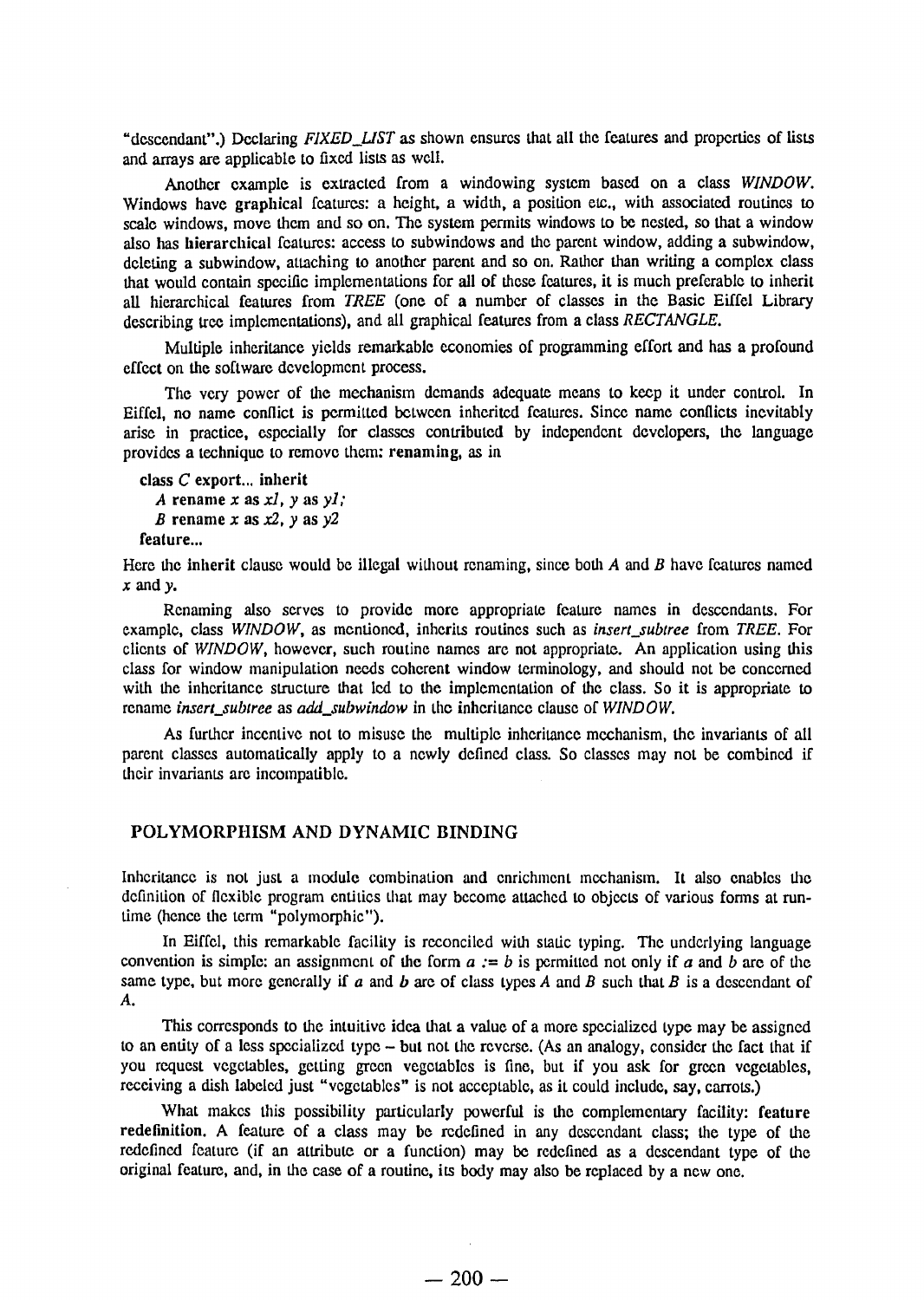Asswne for example a class *POLYGON,* describing polygons, whose features include an array of points representing the vertices and a function *perimeter* which computes a polygon's perimeter by swnming the successive distances between adjacent vertices. An heir of *POLYGON* may be:

class *RECTANGLE* export ... inherit

*POLYGON* redefine *perimeter* 

feature

-- Specific features of rectangles, such as: *side1: REAL; side2: REAL,'* 

*perimeter: REAL* is -- Rectangle-specific version do  $Result := 2 \, star \, (side1 + side2)$ end,' -- *perimeter*  ... other *RECTANGLE* features ...

Here it is appropriate to redefine *perimeter* for rectangles as there is a simpler and more efficient algorithm. Note the explicit redefine subclause (which would come after the rename if present).

Other descendants of *POLYGON* may also have their own redefinitions of *perimeter.* The version to use in any call is determined by the run-time form of the target. Consider the following class fragment:

*p: POLYGON,' r: RECTANGLE,'*  ... *p.Create; r.Create;* ... if *c* then  $p := r$  end, *print (p.perimeter)* 

The assignment  $p := r$  is valid because of the above rule. If condition c is false, p will be attached to an object of type *POLYGON* for the computation of *p.perimeter,* which will thus usc the polygon algorithm. In the opposite case, however,  $p$  will be attached to a rectangle; then the computation will use the version redefined for *RECTANGLE*. This is known as dynamic binding. We shall see below that it is implemented in Eiffel without negative effects on run-time performance.

Dynamic binding provides a high degree of flexibility. The key advantage for clients is the ability to request an operation (such as perimeter computation) without explicitly selecting one of its variants; the choice only occurs at run-time. This is essential in large systems, where many variants may be available; each component must be protected against changes in other components.

This technique is particularly attractive when compared to its closest equivalent in traditional approaches. In Pascal or Ada, you would need records with variant components. and case instructions to discriminate between variants. This means every client must know about all possible cases, and that any extension may invalidate a large body of existing software. The Ada facilities for overloading and genericity do not bring any improvement in this respect, since they do not support a programming style in which a client module may issue a request meaning: "compute the perimeter of  $p$ , using the algorithm appropriate for whatever form  $p$  happens to have when the request is executcd".

In contrast, dynamic binding and inheritance support a development mode in which every module is *open* and incremental: an existing class may always be given a new descendant (with new and/or redefined features) without any change to the original. This [acility is of great importance in software development, an activity which  $-$  whether by design or by circumstance  $-$  is invariably incremental.

Eiffcl handles polymorphism and dynamic binding in a disciplined way. First. feature redefinition, as seen above, is explicit. Second, beeause the language is typed, the compiler can check statically whether a feature application  $af$  is correct. In contrast, languages such as Smalltalk and its descendants defer checks until run-time and hope for the best: if an object "sends a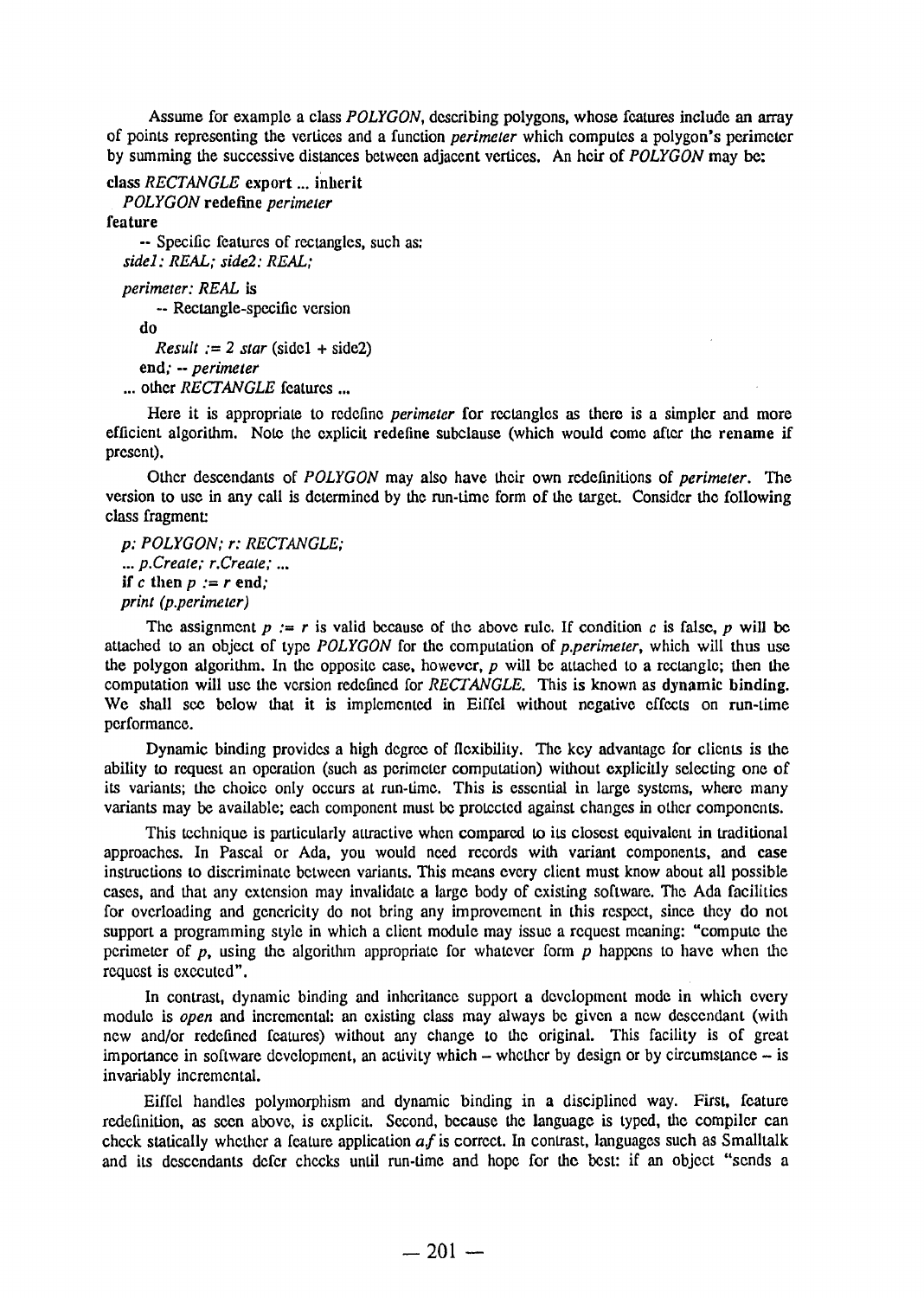message" to another (that is to say, calls one of its routines) one just expects that the corresponding class, or one of its ancestors, will happen to include an appropriate "method" (routine); if not. a run-time error will occur. Such errors may not happen during the execution of a correctly compiled Eiffel system. In other words, Eiffel reconciles dynamic *binding* with static typing. Dynamic binding guarantees that whenever more than one version of a routine is applicable the *right* version (the one most directly adapted to the target object) is automatically selected. Static typing means that the compiler makes sure there is *at least one* such version.

The Biffel policy also yields an important performance benefit: in contrast with the costly run-time searches that may be needed in the absence of static typing (since a requested routine may not be defined in the class of the target object but inherited from a possibly remote ancestor), the Eiffel implementation always finds the appropriate routine in constant time.

Biffel's assertions provide a further mechanism for controlling the power of redefinition. In the absence of specific precautions, redefinition may be dangerous: how can a client be sure that evaluation of *p.perimeler* will not in some cases return, say, the area? One way to maintain the semantic consistency of routines throughout their redefinitions is to use preconditions and postconditions, which arc binding on redefinitions. More precisely, any redefined version must satisfy a weaker or equal precondition and ensure a stronger or equal postcondition than in the original. Thus. by making the semantic constraints explicit, routine writers may limit the amount of freedom granted to eventual redefiners.

These rules should be understood in light of the contract theory. Redefinition and dynamic binding introduce subcontracting: *POLYGON*, for example, subcontracts the implementation of *perimeter* to *RECTANGLE* when applied to any entity that is attached at run-time to a rectangle object. An honest subcontractor is bound by the contract accepted by the prime contractor: it may not impose stronger requirements on the clients (but may accept more general requests, which is why the precondition may be weaker); and it must achieve at least as mueh as promised by the original contractor (but may achieve more, which is why the postcondition may be stronger).

### DEFERRED CLASSES

The inheritance mechanism includes one more major component: A deferred class is a class which contains at least one deferred routine; a routine is declared as deferred to express that implementations of the routine will only be provided in descendants. For example, a system used by the Department of Motor Vehicles to register vehicles could include a class of the form

deferred class *VElllCLE* export *dues\_paid, valid\_plate, register, ...* feature dues\_paid (year: INTEGER): BOOLEAN is end: -- *dues* paid *valid\_plate (year: INTEGER): BOOLEAN* is end; -- *valid plate*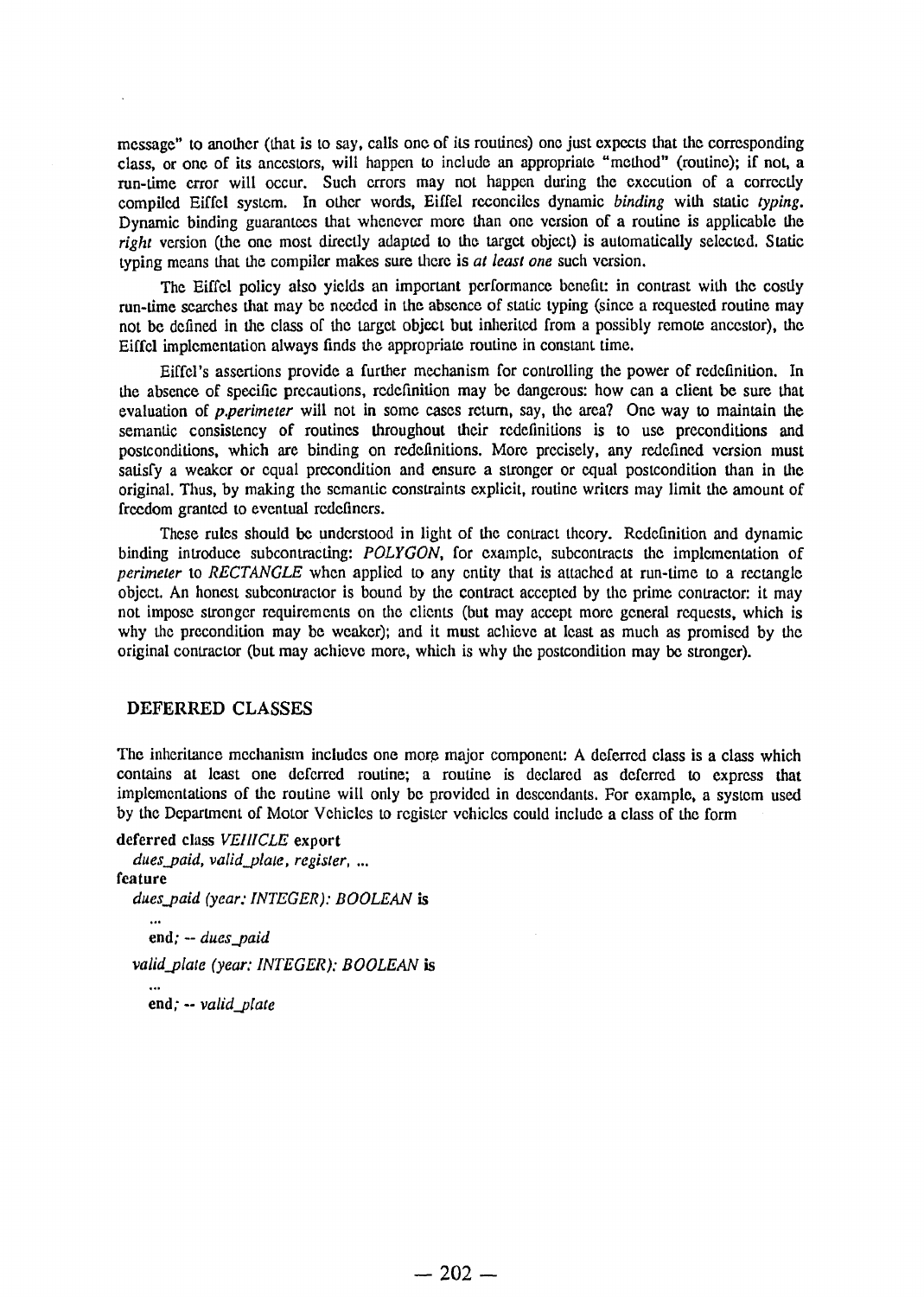```
register (year: INTEGER) is 
     -- Register vehicle for year 
  require 
     dues paid (year)
  deferred 
  ensure 
     valid_plate (year)
  end; -- register 
... Other features ...
```
end -- class *VElllCLE* 

This example assumes that no single registration algorithm applies to all kinds of vehicle; passenger cars, motorcycles, trucks etc. arc all registered differently. But the same precondition and postcondition apply in all cases. The solution is to treat *register* as a deferred routine, making *VEHICLE* a deferred class. Effective versions of the routine arc given in of class *VEJlJCLE,* such as *CAR* or *TR UCK.* They are similar to redefined versions of a routine; only here there is no effective definition in the original class, only a specification in the form of a deferred routine.

Deferred classes describe a group of implementations of an abstract data type rather than just a single implementation. A deferred class may not be instantiated: *v.Creale* is illegal if v is an entity declared of type *VEIl/CLE.* But such an entity may be assigned a refcrence to an instance of a non-deferred descendant of *VEIlICLE.* For example, assuming *CAR* and *TRUCK* provide effective definitions for all deferred routines of *VEIJICLE,* the following will be correct:

v: *VEHICLE;* c: *CAR,' t: TRUCK;*   $\ddotsc$ c. *Create* ( ... ); I. *Create* ( ... ); if "some test" then  $v := c$  else  $v := t$  end; *v.register (1988)* 

The mechanisms of polymorphism and dynamic binding arc fully exploited here: depending on the outcome of "some test", *v* will be treated as a car or a truck, and the appropriate registration algorithm will be applied. Note that "some test" may depend on some event whose outcome is impossible to predict until run-time, for example the user clicking with the mouse to select one among several vehicle icons displayed on the screen.

Deferred classes arc particularly useful for the application of Eiffel at the analysis and design stages. The first version of a module may be a deferred class, which will later be refined into one or more effective (non-deferred) classes. Particularly important for this application is the possibility to associate a precondition and a postcondition to a routine even though it is a deferred routine (as with *register* above), and an invariant to a class even though it is a deferred class. This enables the designer to attach a precise semantics to a module at the analysis or design stage, long before making any implementation choices.

The combination of deferred classes and assertions makes Eiffel a more appropriate tool for high-level design than existing "PDLs" (Program Design Languages). Common PDLs offer no facility comparable to Eiffel assertions for describing the semantics of routines independently of their implementations. The further benefit with Eiffel, of course, is that it is not just a design language, but can be efficiently executed as well, so that that no conceptual gap is introduced between design and programming.

# GENERIC CLASSES

Togethcr with inheritance, Eiffel's genericity is essential for writing flexible, parameterized classes. Genericity allows classes to have generic parameters, representing types. The following examples come from the Basic Library: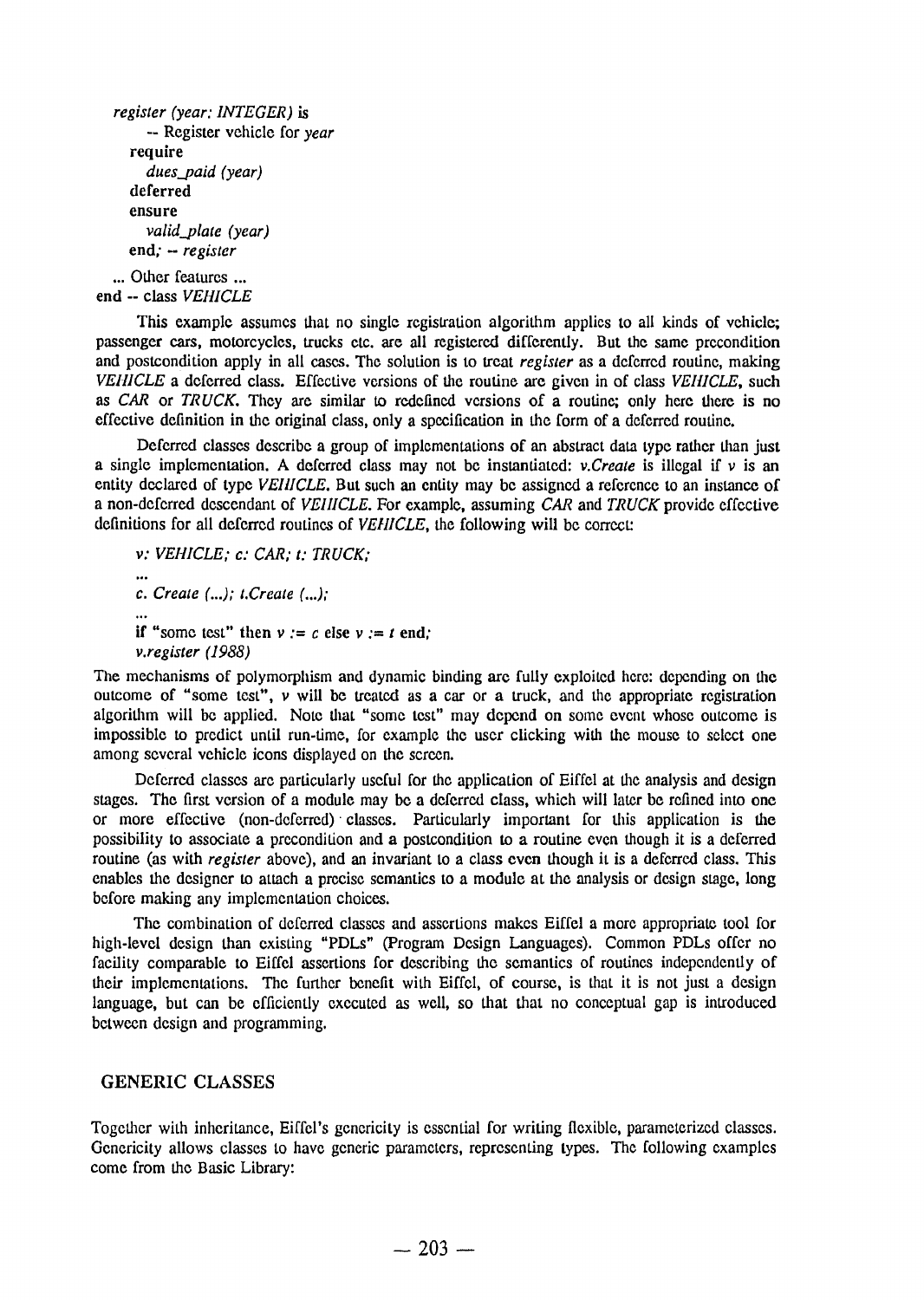# *ARRAY* [1]  $LIST$   $[T]$ *LINKED\_LIST* [T]

They respectively describe one-dimensional arrays, general lists (without commitment to a specific representation) and lists in linked representation. Each has a formal generic parameter *T*  representing an arbitrary type. To use these classes, you provide actual generic parameters, which may be eilher simple or class types, as in the following declarations:

il: *UST [INTEGER];*  aa: **ARRAY** [ACCOUNT]; oof: *UST [ARRAY [ACCOUNTJ]* -- etc.

Without genericity, it would be impossible to obtain static type checking in an objectoriented language.

Genericity may be constrained: by indicating a class name after a formal generic parameter, as in *VECTOR [T* -> *ADDABLE],* you express that only descendants of that class (here *ADDABLE*  may be used as the corresponding actual generic parameters. This makes it possible to use the corresponding operations. Here, for example. class *VECTOR* may define a routine infix "+" for adding vectors, based on the corresponding routine from *ADDABLE* for adding vector elements. Then by making *VECTOR* itself inherit from *ADDABLE*, you make it satisfy its own generic constraint, enabling the definition of types such as *VECTOR [VECTOR* [1]].

An earlier article [2] discussed the role of genericity in comparison to inheritance and explained their combination in Eiffel, especially in the context of strict type checking. An important component of the solution, required to guarantee type consistency, is the notion of "declaration by association" [2, 3, 6].

# THE IMPLEMENTATION

The original Eiffel implementation ran on various versions of Unix (System V, 4.3BSD, Xenix) and has been ported to more than thirty different machine architectures. Versions of Eiffel are under way for VAX-VMS, OS/2 and other architectures.

The compiler uses C as intermediate language, making Eiffel potentially portable to any environment supporting C. An important consequence of this technique is the ability to use the Eiffel compiler as a cross-development tool, generating a self-contained C package as end product; this is explained in the next section. Another advantage is the ease of interfacing Eiffel with existing software written in C or other languages, as discussed below.

Allhough the compiler relics on C for practical purposes, Eiffel is in no way a C extension; as the above discussion should suffice to show. C had no influence on the language design. The use of C *as* implementation vehicle presents a number of advantages, but is only one possible tcchnique.

Great care has been taken to provide efficient compilation and execution, so that the environment would support the development of serious software. The following points are particularly worth noting.

• Redefinition and dynamic binding imply that a qualified routine reference, say *p.perimeter,*  may have many different interpretations depending on the value of *p* at run-time. As noted above, a run-time search for the appropriate routine, as implemented in many systems, would carry a heavy perfonnance penally. The maximum search length grows with the depth of the inheritance graph, putting reusability (which tends to increase this depth) and extendibility (which promotes redefinition) at odds with efficiency. With multiple inheritance, run-time search bccomes hopeless: a complete graph of ancestor classes, not just a linear list, would have to be searched at run-time.

 $-204-$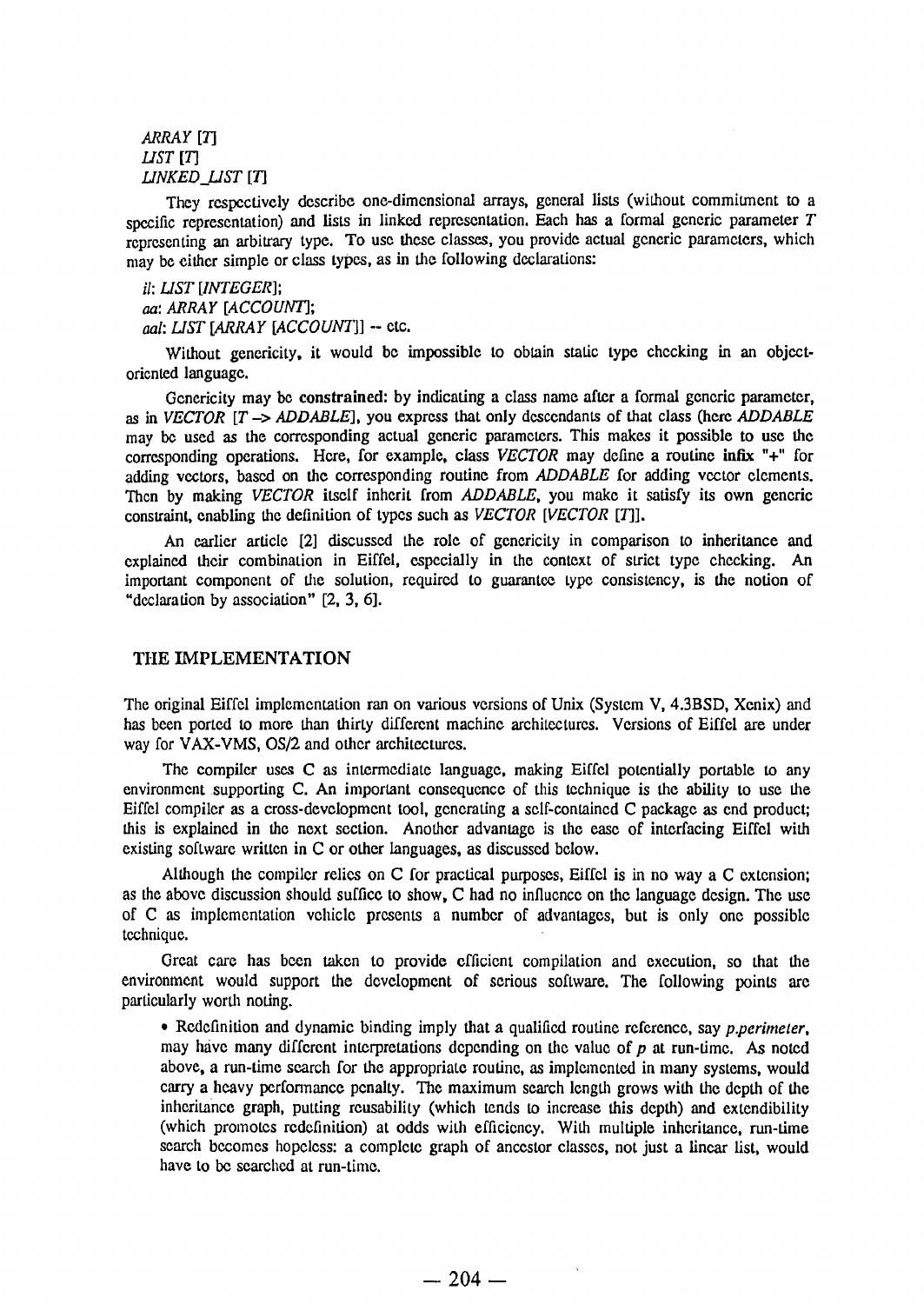In contrast, the Eiffel implementation always finds the proper routine in constant time, with only a small penalty over the cost of procedure call. This result was difficult to achieve, but essential in light of the previous discussion. Regardless of the amount of redefinition and polymorphism in your system, *a. f* always takes the same (small) time.

• There is almost never any code duplication. Again this was difficult to achieve with multiple inheritance and genericity. For example, most Ada implementations duplicate code for every instance of a generic module.

• The run-time system handles object creation and memory dc-allocation. It includes an incremental garbage collector, implemented as a coroutine which steals only negligible time from application programs. Automatic garbage collection is essential to the application of object-oriented techniques to real developments (as opposed to toy experiments). Objectoriented applications, which typically create many objects, should not be polluted with complex, error-prone memory management code.

Garbage collection may be turned off (for example during initialization); the collector coroutine may also be explicitly activated for a certain time at points where the programmer knows some CPU time is available (for example while awaiting user input in an interactive application).

• Compilation is performed on a class-by-class basis, so that large systems can be changed and extended incrementally. The Eiffel to  $C$  translation time is usually about half of the time for the next step, C to machine code.

Also important in practice is the openness of the environment Eiffel classes are meant to be interfaced with code written in other languages. An environment promoting reusability should enable reuse of software built with other approaches, in particular if it was devcloped prior to its introduction.

Openness is supported by both call-out and call-in mechanisms. Call-out is achieved through the optional external clause of routine declarations, which lists needed external subprograms. For example, a square root routine might rely on an external function:

```
sqrt (x: REAL, eps: REAL): REAL is 
     -- Square root of x with precision cps
```

```
require 
  x >= 0; eps > 0
external 
  csqrt (x: REAL, eps: REAL): REAL 
do 
  Result := csqrt(x, eps)ensure 
  abs (Result \hat{2} - x) \leq <i>eps
end -- sqrt
```
It is possible with this mechanism to communicate with other languages without impacting the conceptual consistency of the Eiffel classes. Note in particular how the C function *sqrt* is granted a more dignified status as Eiffel routine with the addition of a precondition and a postcondition.

Thanks to the call-out facilities, Eiffel can serve as an integrating mechanism for components written in other languages. Using Eiffel classes and all the associated structuring facilities (multiple inheritance, genericity, export controls, assertions), you may be package elements written in other languages, such as numerical routines, graphics primitives, database facilities etc., into clean and convenient modules.

The external interface also supports call-in: software clements written in other languages may create Eiffel objects, call routines on these objects, and access their attributes.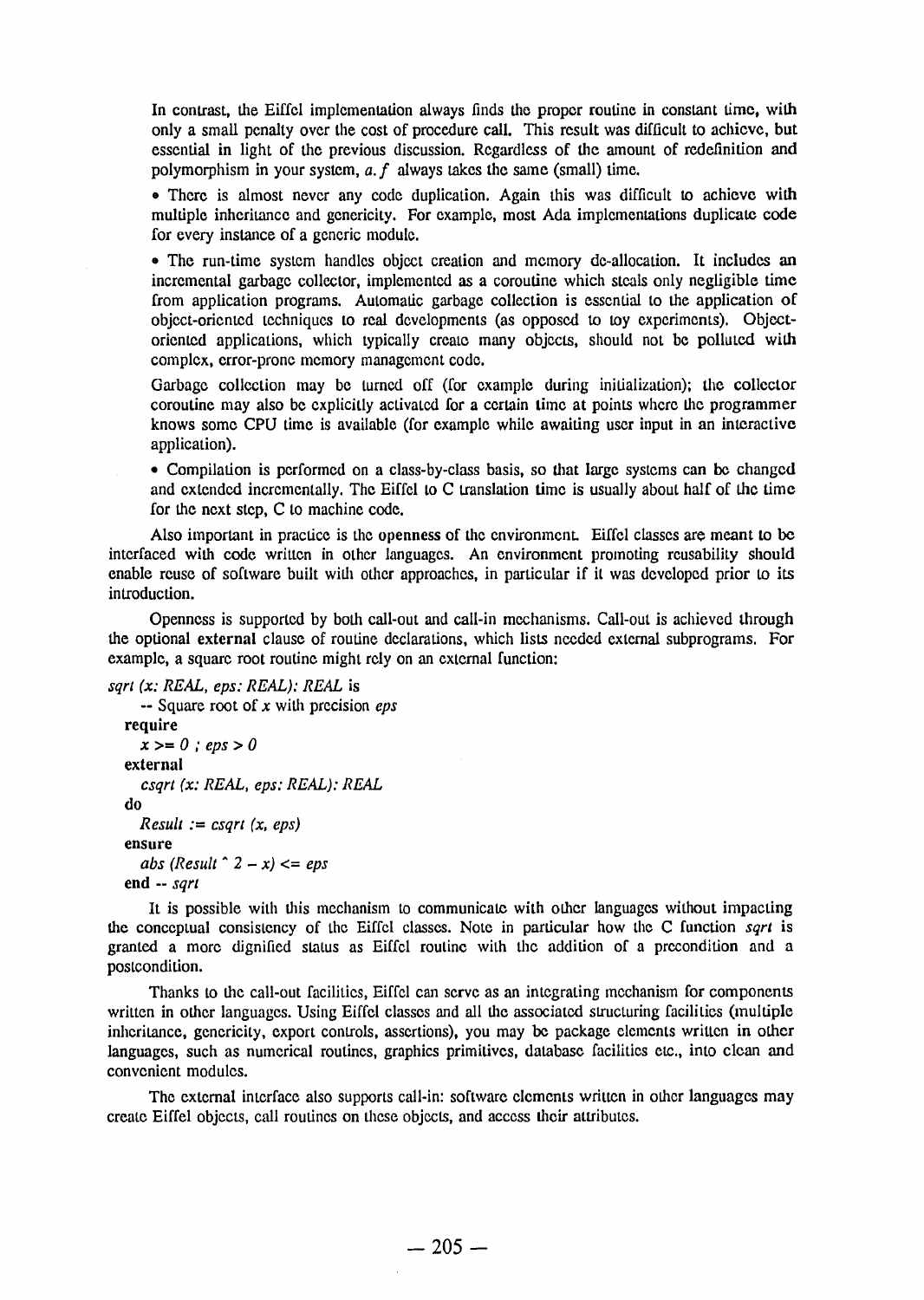#### THE ENVIRONMENT

The construction of systems in Eiffel is supported by a set of development tools.

Most important arc the facilities for automatic compilation management integrated in the compilation command es (Eiffel System). When compiling a class C, es automatically looks for all classes on which  $C$  depends directly or indirectly (as client or heir), and recompiles those whose compiled versions are obsolete. Unix programmers will recognize this facility as giving the power of Make. but there is a fundamental difference: instead of having to describe manually the dependencies between modules, a tedious and error-prone process, the Eiffel programmer lets es take care of analyzing these dependencies automatically.

This problem is far from· trivial because dependency relations arc complex (a class may be, say, a client of one of its descendants) and, in the case of the client relation, may involve cycles. The Eiffel solution totally frees programmers from having to keep track of changes to maintain the consistency of their systems. The algorithm avoids many unnecded recompilations by detecting modifications of a class that do not affect its interface, so that clients need not be recompiled. This has proved very important in practice, preventing a chain reaction of rccompilations in a large system when a feature implementation is changed in a low-level class.

The possibilities offered by Eiffcl techniques for producing high-quality reusable software components mean that users need computerized support for finding out about available classes and their propcrlies. A set of browsing facilities is offered for that purpose. They include a full-screen browser, eb (Eiffel browser). and a graphieal browser, GOOD (Graphics for Object-Oriented Design), which shows the information in graphical, "bubbles and arrows" form. Both make it possible to query the environment on available classes on the basis of their features and other properties. Both eb and GOOD arc human interfaecs to a set of facilities which are directly available to any Eiffel application as the exported features of a library class, *E\_CLASS*.

GOOD is actually not just a browser but also a design aid which allows developers to enter new system structures and class relations (client, multiple inheritance) using a graphical, mousedriven interface, and will automatically generate the skeletons of the corresponding class texts.

The environment also offers debugging tools: run-time checking of assertions; a tracer; a full-screen source-level debugger, which lets programmers do their debugging in tenns of object and classes (in contrast with to a traditional, function-oriented debugger), and enables them to explore the object structure at run-time.

A documentation tool, short, produces a summary version of a class showing the interface as available to clients: the exported features only and, in the case of routines, only the header, precondition and postcondition. The manual for the Basic Eiffel Library [5] is an example of Eiffel documentation produced almost entirely from output generated by short. Such documentation is essentially obtained "for frcc" and, even more importantly, is guaranteed to be consistent with the documented software, as it is extracted from it. This should be contrasted with classical approaches, which view software and documentation as separate products.

A related tool is flat, which produces inheritance-free versions of classes. When applied to a class, flat yields an equivalent class text where all inherited features have been expanded, taking into account renaming and redefinition. This makes it possible to distribute a self-contained version of the class and, in combination with short, to produce more complete documentation.

The postprocessor, part of es, performs optional optimizations: removal of unneeded routines; application of static binding to routines for which dynamic binding is not nccessary; inline expansion of routine calls satisfying appropriate criteria. All these optimizations are performed safely without any programmer intervention. They are essential to allow programmers to enjoy the elegant and highly modular programming style encouraged by Eiffel without paying an unacceptable performance overhead. .

The postprocessor doubles as cross-development tool. On option, it will generate from an Eiffcl system a stand-alone C package, complete with an automatically generated Make file and a copy of the run-time system (garbage collector,etc.), in C form. The result may be ported to any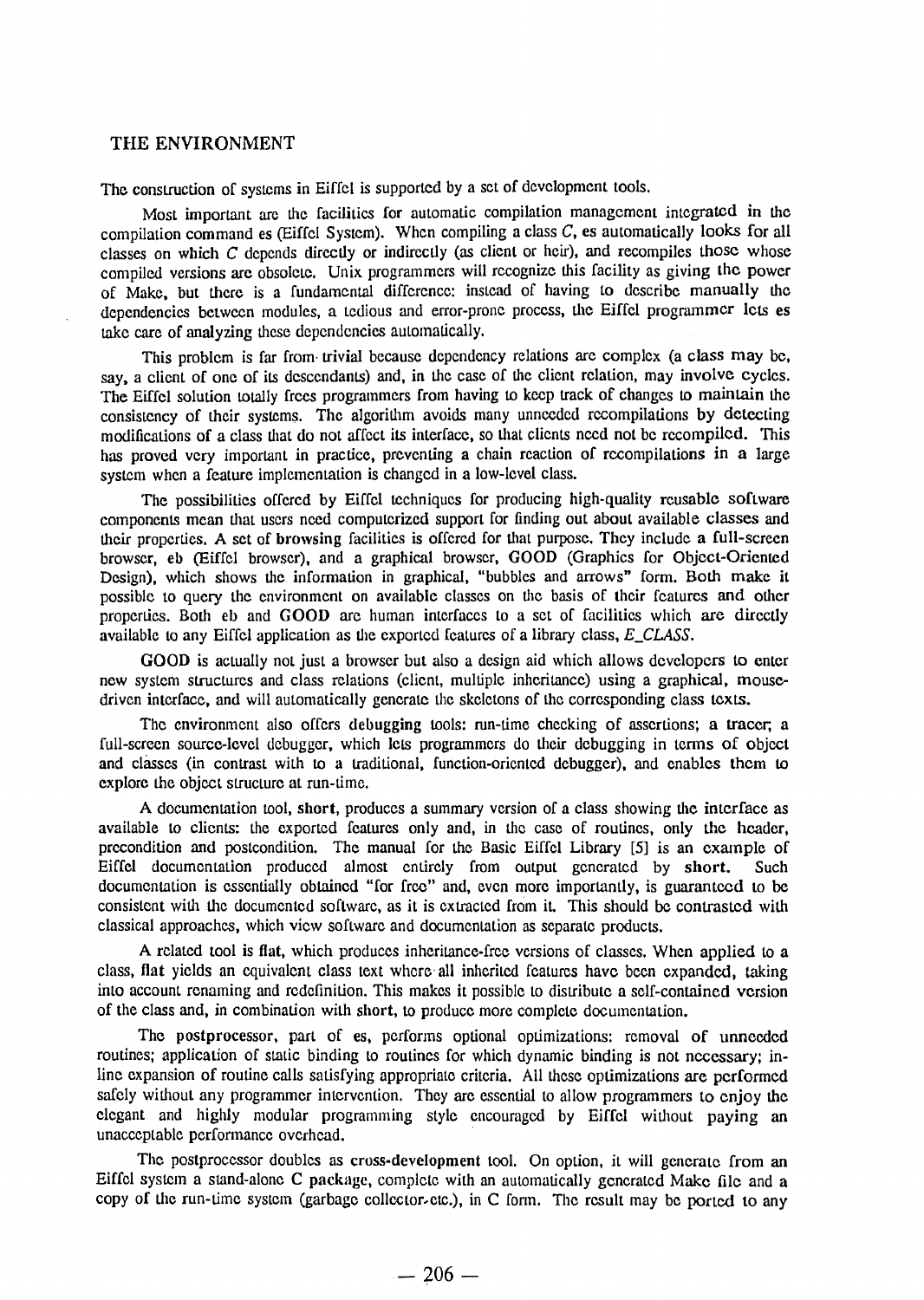environment supporting C. This facility makes it possible to design and implement software in Eiffel, and deliver it in C form. Eiffel need not be available on the target environments.

### LIBRARIES

A key part of the Eiffel approach is the ability to rely on predefined libraries of reusable classes, collectively known as the Basic Eiffcl Library.

The Data Structure Library is a repertoire of carefully designed classes covering many of the most important data structures and algorithms of everyday programming. Use of the library is one of the elements that give Eiffel programming its distinctive flavor, enabling programmers to reason and write in terms of lists, trees, stacks, hash tables ctc. rather than arrays, pointcrs, flags and the like.

Thc Graphics Library cnables users to manipulate windows, menus, geometrical figures and other graphical objects. The Graphics Library is internally based on thc MIT X-Windows systcm, but hides the lower-level X concepts from programmers, who only need to think of abstract graphical concepts.

The Parsing Library offers tools for building compilers, interpreters and other parser-based tools with a elear object-oriented structure dedueed naturally from grammar structure.

The Windowing Library supports the development of window-based, non-graphical applications.

A number of new libraries arc under development. The Eiffel Software Shelf, a repertory of user-supplied libraries, allows for the quick dissemination of reusable components developed by Eiffel programmers the world over.

# **CONCLUSION**

We believe that Eiffel is the first language to combine the most advanced ideas of object-oriented languages with the modem concepts of software engineering, and to make the result available to practicing software developers. Since its introduction in 1986, many companies have used Eiffel to produce systems in highly diverse fields. This experience consistently shows tremendous improvcments in quality and productivity. Academic users have also found in Eiffel a powerful tool for teaching courses throughout the software curriculum, from introductory programming to algorithm design, advanced data structurcs and software engineering.

Technically, Eiffel brought in a number of important innovations. Among the new contributions are, from the language standpoint, the safe treatment of multiple inheritance through renaming, the combination betwccn genericity and inheritance, disciplincd polymorphism by explicit redcfinition, the asscrtion mechanism and its combination with inheritance, a clean interface with external routines, the introduction of full static typing into an object-oriented language, the disciplined approach to exception handling based on the notion of contract, the clean dynamic model distinguishing between class types and expanded types, the systematic approach (not described in this presentation) to indexing library classes and phasing out obsolete library features. From the implementation and environment viewpoint, a number of our solutions arc also original: constant-time feature access, separate compilation with automatic rccompilation, coroutine garbage collection, object-oriented debugging and documentation, cross-development of portable C software packages, property-based browsing, graphical representations of class structures.

Perhaps even more important than the innovations is the coherence and completeness of the entire language and environment design. Each facility is essential to the integrity of the system, and was conceived in relation to the others: genericity with multiple inheritance; dynamic binding with static typing; polymorphism with the constant-time routine access mechanism and the automatic application of static binding by the postprocessor whenever appropriate; assertions with